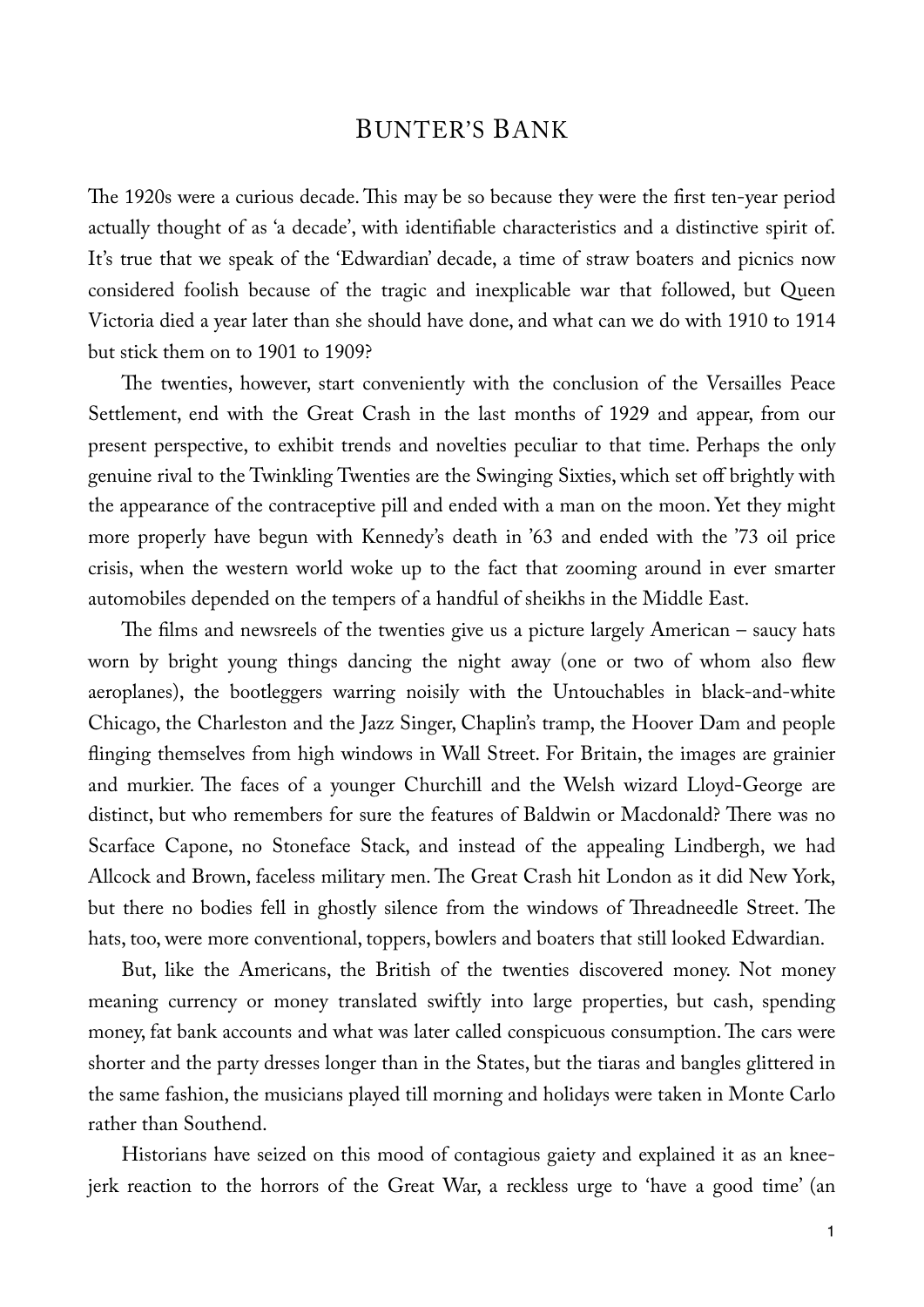expression unknown to the Victorians), despite – and somehow because of – the Lost Generation and the Somme cemeteries. There must be some truth in this, but the politically, culturally and commercially active generation of the Twenties had been born in the nineteenth century and had lost brothers or fathers in the Great War. Although the spending of money was the conspicuous feature of the times, the accumulation and investment of it was what mattered and this, as always, was carried out by ambitious, hardworking, seriously grasping individuals who were far from being 'young things' and didn't give a damn for the Charleston.

Our story centres on one such seriously grasping individual by the name of William Bunter, and we need to go back a decade or so to pick up the beginnings of his ambition, for it was in 1910 that William Bunter emerged from Greyfriars School and experienced a lifechanging revelation. The most important thing in life, he suddenly realized, was not cakes, cream slices or toffee apples. It was not muffins richly spread with honey or crumpets loaded with butter and jam, it was money. The spending of money was delightful, and the confections it could buy were hard to beat for momentary pleasure, but it was the getting of money that was the real satisfaction.

William Bunter at 16 was grossly overweight, short-sighted, badly dressed and bone idle. He left school, as far as he or his father could see, without any useful knowledge or skill. He had learnt little and remembered less. Writing bored and bothered him, the facts of geography and history befuddled him, scripture was nonsensical and the purpose of Latin grammar unimaginable. Algebra (Oh!), logarithms (Ow!) and calculus (Ouch!) were incomprehensible and inapplicable. Yet Bunter seemed to recall a time when arithmetic had been easy and enjoyable. Like other boys who were generally duds in class, he had a knack for sums. Additions, subtractions, long divisions and large multiplications held no terrors for him. Fractions were no hardship, decimal points failed to trip him up and percentages posed no problems. What had happened to simple arithmetic, he wondered glumly, when it became, between one year and the next, Mathematics, dense and intractable?

For Bunter's eighteenth birthday, his father gave him a book. The pater was on the whole a remote, unlovable and irritable figure. Presents, beyond the odd five pound note reluctantly parted with, were rare. A gift was a surprise, the gift of a book unheard of. Yet Mr Bunter's choice turned out to be inspired.

The book was Banking for Beginners by Christopher William Moss, designed as a handbook for young bank clerks who aspired to rise in their profession. Sums of money appeared on almost every page and a knowledge of arithmetic was required. The  $\mathcal L$  signs exerted a powerful attraction on the young Bunter. As he turned to a fresh page, his eye sought their comforting, promising presence. The sums, to his surprise, were easy. It is true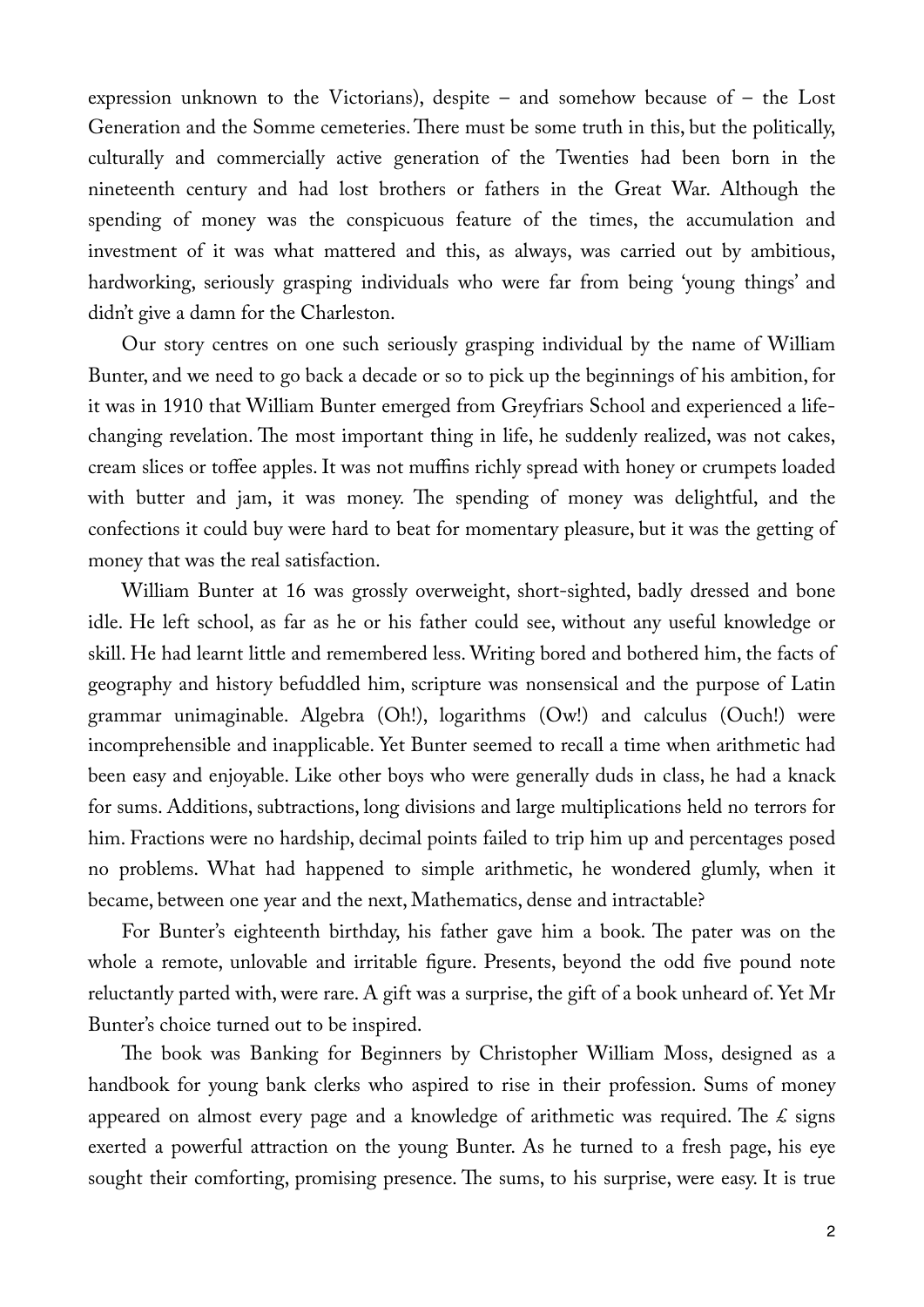that the numbers were sometimes large, containing as many as six noughts, but these were inert when multiplied, producing only more of themselves. They were a fat growth on the lean body of the figure but they were only fat zeros.

Chapter Two held an unwelcome item of news: the main business of banks was to lend. This came as a shock to Bunter, who had assumed that their business was to acquire and accumulate. The thought of lending money was foreign and disturbing to him. But lo, the sugar coating for the pill came on the next page. Banks did not lend their own monies but the monies of other people. 'The Bank borrows cheaply and lends profitably,' he read. This made perfect sense to a person of Bunter's disposition. At Greyfriars, he had been forced to read the episode of Jesus and the moneylenders, but the Fat Owl of the Remove – as he was cruelly known to his fellows – had taken the story to be about clearing furniture from the entrance to the temple. He had nothing against lending other people's money. It struck him as an ingenious idea.

He devoured Chapters Two and Three. He discovered the significance of interest rates. These had cropped up in annoying textbook problems at school, but he had ignored them as irrelevant. Now he saw what he had missed. They rate of interest when borrowing must be low and the rate of interest when lending must be high and in the difference lay the profit, which belonged neither to the lender nor to the borrower but to oneself! This was exciting and gave him the courage to understand compound interest, which at school had marked the moment when arithmetic was no longer simple but as tedious and irritating as every other kind of learning. Once he had understood the notion of profit, he proceeded happily from compound interest to such items as securities and mortgages and defaults, notional capital and liquid assets.

One result of William Bunter's revelation was a rapid diminution of his waistline which astounded the pater and worried the mater. There was still the odd paternal fiver, reluctant as usual to change hands, but it no longer went on cakes and sweets. It was transferred to a piggy bank, a gift from the ancient past, hitherto unused. This piggy bank was given a privileged position above Bunter's desk. The plug at its base was sealed with wax, to reduce temptation. It was referred to by its owner and manager as The Bank, in the manner of the Bank of England in London, the HSBC in Shanghai and other fortresses of global finance. The monies therein were destined not to be spent but to be lent, with interest.

Before the lending, Bunter realized, must come the saving. The fivers were a good start but they were not enough. The first prong of his financial strategy was to impress the pater, in which he was quickly successful. He took Banking for Beginners to his father's study and returned it, saying that he had read it carefully and that it was the best book he had ever opened.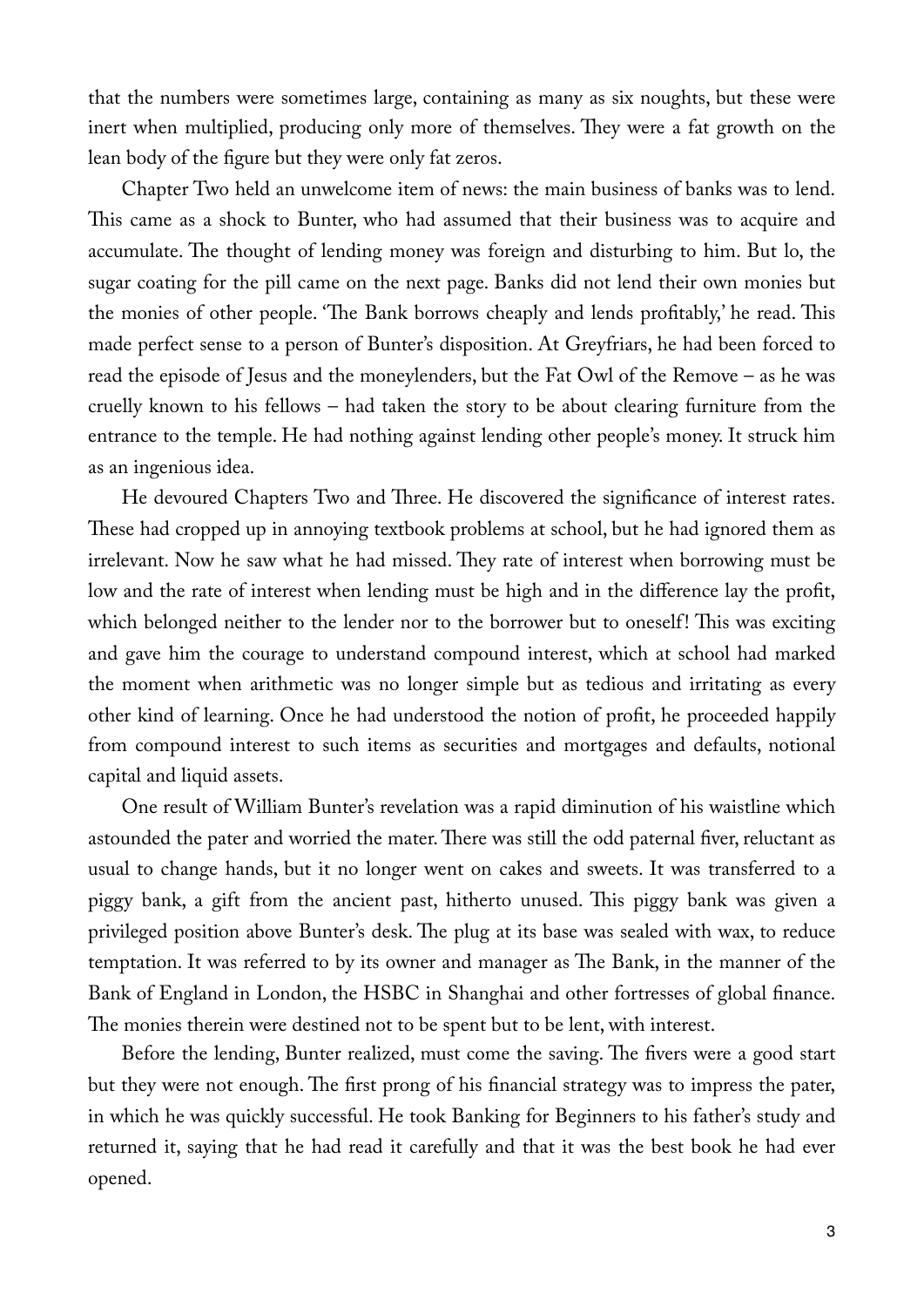The pater was taken aback. 'You have read all of it?' 'Yes.' 'You have understood it?' 'Yes.' 'Then why are you returning it?'

'I assumed that it was a loan.'

The pater frowned, then laughed happily, a rare event indeed.

'A loan! Why, my boy, you have a mischievous sense of humour.'

Bunter was serious. 'I have read the book twice. I wondered if on your shelves, there was something … more advanced. I intend to make a career in banking.'

Now the pater was astonished. He studied his son's face to see if this were an elaborate joke. He could detect no sign of it. His eye moved his son's girth. There was still a bulge, but the main bulk had gone, disappeared. The ample waistband was crumpled and drawn in. The trousers flapped where they had previously squeezed.

'Then you need new clothes.' The pater reached for his purse and the son's eyes gleamed. 'Here are ten pounds.' But the pater's hand halted in mid-air. 'I trust … I believe …' the hand advanced, the notes were released, 'that they will not be squandered on buns and sweetmeats.'

William straightened his back. 'A banker does not squander banknotes,' he said stiffly.

'Of course not,' said Mr Bunter brightly. 'A new leaf and a new career, eh? I shall talk to Swithin. He will find you a place.'

This was too fast for William. 'I should read more first, Pater, don't you think? Prepare myself. The matter of variable interest mortgages is not yet quite clear to me.'

Mr Bunter again suspected some form of trick, but the young Bunter's face was anxious, solemn.

'Nonsense, my boy. You will learn on the job. I am gratified that my birthday gift has proved so useful. However …' he turned and scanned the shelves behind him, 'I fancy that this may prove even more interesting to you.' He pulled a large volume from the shelves. 'It is The Origins and Practice of Banking, by Sir Benet Bennett, a worthy and informative tome.'

William Bunter decided to let alone the ominous matter of the talk to Swithin, leaving swiftly with the two fivers in his pocket and the worthy tome in his hand.

He was tempted at first to deliver the fivers at once to The Bank. But the pater was right about the trousers. They were abysmal and recalled humiliations. He went out and bought a new pair, tight at the waist because he intended getting slimmer still and too expensive at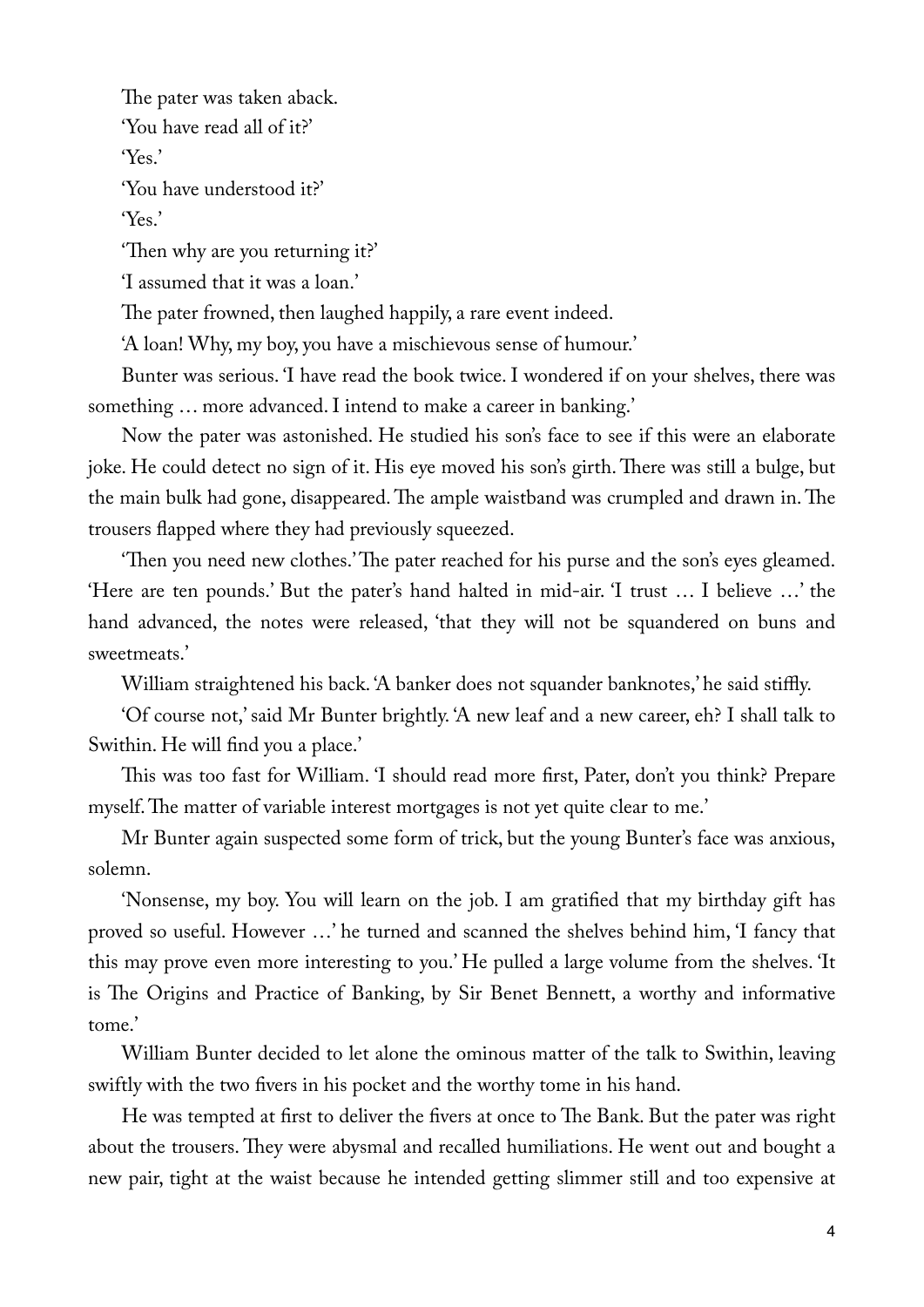£4.16.3d, but there remained £5.3.9d for The Bank. This purchase was a milestone in his financial career. He had realized the need sometimes to make an investment without an immediate return, promising himself that he would not often do so.

He opened the worthy tome and found it disheartening. It was too large, the text was dense, and the language unfamiliar. So he learned a second lesson. A large book with a daunting appearance required a selective approach. Part I was entitled 'History'. He ignored it. History meant what was done and finished with. Other people had gleaned from it whatever was important to know. Part II had a lengthy introduction which he also skipped. C.W. Moss was enough of introduction. Then he sweated over a chapter called Assets and Liabilities and found to his surprise that it was no more than an extended version of what Moss had dealt with in half-a-dozen pages. There were new complexities but he had the feeling that the author was busily inventing problems that might or not occur in fact. Each transaction, he thought, each deal or loan or investment, would have its particular difficulties and there was little point in generalisation.

He was still Bunter, and still Bunterish. He was greedy and obsessed, only his greed and obsession had found a new, and much more rewarding, outlet. He was still at heart lazy, which meant avoiding whatever was not directly concerned with his obsession. In reading Origin and Practice, he paused at sums and figures, not troubling to rework them, simply making certain that the mechanics of the calculation were not beyond him. It was simple arithmetic. Numbers were not squared or cubed. Algebra did not come into it. Logarithms were, as he had thought, irrelevant.

It might be said that Bunter read a quite different book to the one the writer had written, less prolix, less protracted and more pointed, less high-flown and more practical. Through repetition, he mastered unfamiliar words and new terms, consulting the dictionary in his father's study when their meaning remained obscure – making sure to do so when his father was at his desk and would be duly impressed. It was another sound banking practice: to take care over what the customer saw of the business.

The Pater, for now, was the customer, the provider of funds and the focus of operations. But another figure was more often in the young banker's mind. Borrowers who needed fleecing, brokers who needed outwitting, senior staff who needed taking down a peg – all of these bore in his imagination the face of Harry Wharton, his handsome, athletic and popular classmate at Greyfriars, object of envy and chief persecutor. Getting the better of Wharton became a daily sport. Sometimes even the author of Origins and Practice was Wharton. 'Come on Wharton, you pompous fool, get on with it,' Bunter would say as he skipped another passage or jumped a chapter. Wharton was the foe, always well-beaten and occasionally reduced to tears.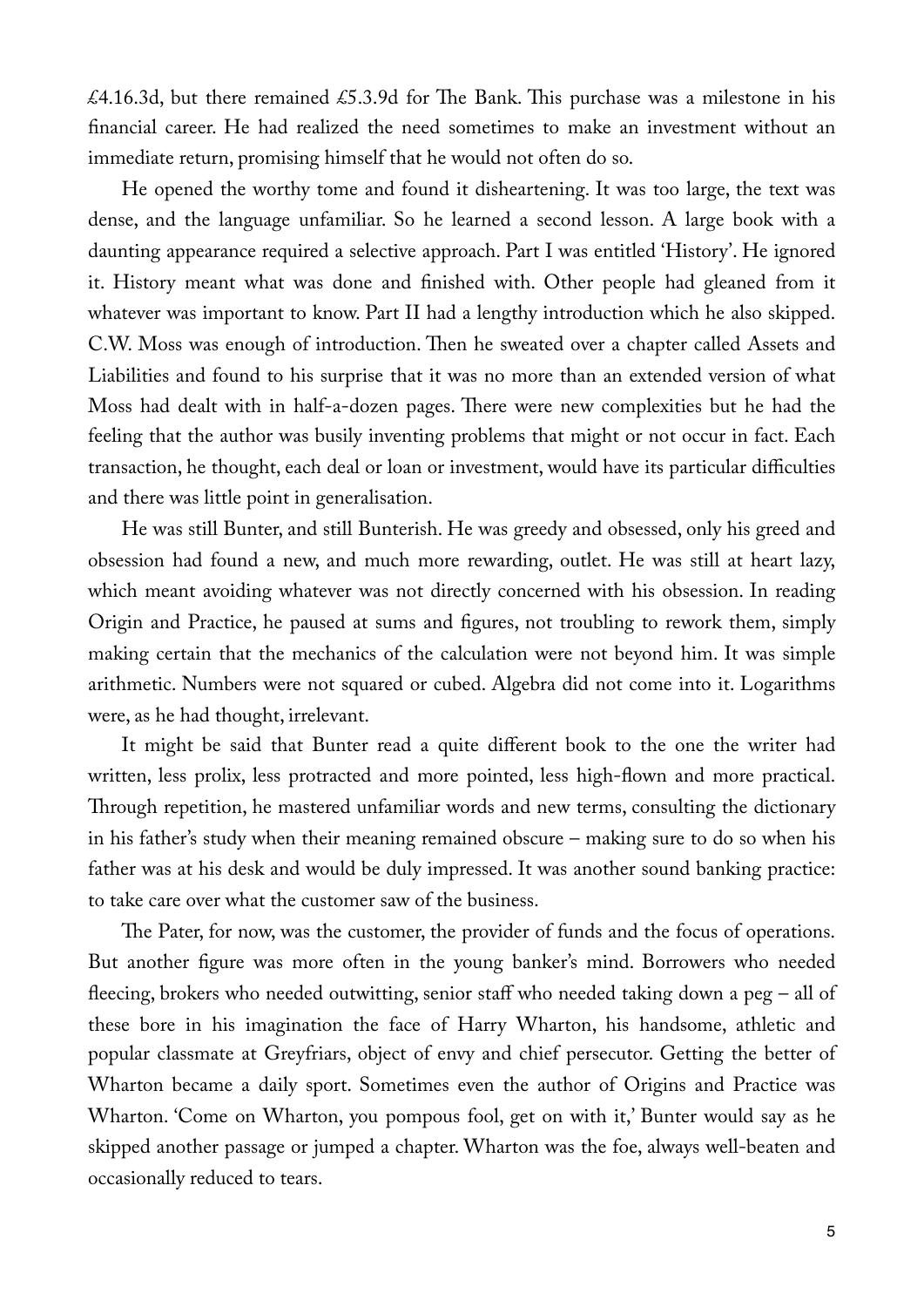The new trousers were no longer tight. The sum in the Bank amounted (the astonished pater became increasingly open-handed) to £101.11.2d. Over-eating was no longer a temptation. William Bunter had developed the habit of nibbling his food like a rabbit, an unappealing sight but effective in reducing the intake. A smart pinstripe jacket hung next to the four-quid trousers in the wardrobe.

Meanwhile Swithin had failed to find him a place, and the one after him also failed. This was no doubt because Mr Bunter's son had a reputation for grossness and idleness among Mr Bunter's friends and none of them had met the slim and serious version. William had worked that out for himself and was careful to avoid the face-to-face interviews that his father proposed, claiming that he was too shy, would not do himself justice, had been frightened off by monstrous schoolmasters. The Pater, delighted with his new son, was easily convinced.

With over a hundred pounds in The Bank, William felt ready to lend and opened the precious Piggy to count the contents. He counted twice and found that there was one shilling less than what appeared in his notebook. One shilling had gone missing. He hunted for it at the back of the shelf and in the cracks of the floorboards. He was ready to accuse the housemaid, thinking that a shilling coin might be small enough to shake from the slot. Then he found it, wedged as a bookmark between the pages of the Benet Bennett.

He cursed his carelessness. He gave himself a lecture. A man should respect any sum of money, no matter how small. All millionaires have learned this. If a man can lose a shilling, he can lose a million. A shilling in 1912 bought a loaf of bread. A loaf of bread was a meal… Bunter suddenly felt tremendously hungry. Not peckish, but ravenous in the old way. He went out, came to Lyons Corner House, bought two cream-filled, jammy, flaky confections with his shilling and ate them one after the other on a bench in the park. They were very good but soon gone, leaving no memory behind. The shilling was once more lost but Bunter had learned another lesson.

The third man whom Mr Bunter talked to came up with a place and William became an assistant cashier at the Midland and Providential, working hours 8 to 5, lunch break half an hour, weekly salary, five pounds. The slim trousers and smart jacket now had a daily outing.

The work was of unequalled tedium, the colleagues of little interest. Bunter filled in columns of figures and added them up, checked other columns filled and added by somebody else, completed forms daily, weekly and monthly, fetched and carried for the cashier and sometimes sat by his side to learn the job. Bunter compared what he did for five pounds at the M&P with what he did for five pounds from the Pater and drew his conclusions. He gritted his teeth, emptied his mind and learned to read the newspapers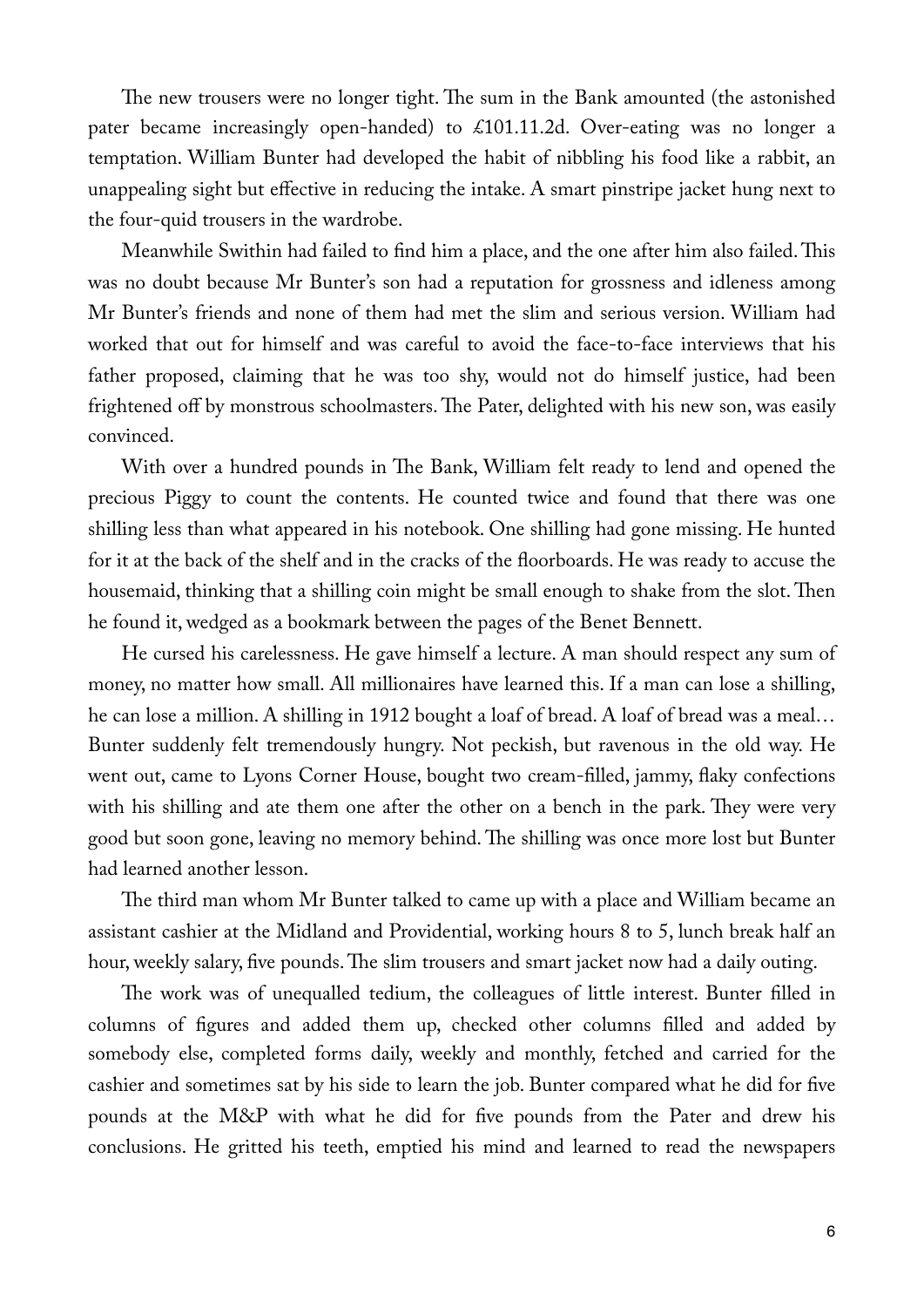which, like most things, takes practice. He daydreamed about Wharton and he daydreamed about wealth.

At the end of two years, he qualified as a cashier and had to keep his mind more on the job. He won respect for never losing a penny or misplacing a form. For the customers – the cattle as he thought of them – he cultivated a supercilious smile that he found did for most circumstances. He saved most of his earnings and by the summer of 1914, The Bank, now in a metal box with a stout lock, had capital of £517.14.3d and the wardrobe had a couple more suits, but Bunter was becoming restless and had started to eat more.

The newspapers began sniffing war. Bunter read the Daily Express, not every word but every page, and like other diligent newspaper readers could see what was coming. He had no feelings about politicians, but the Daily Express favoured Lloyd George and Churchill above the old guard of Asquith and Grey, a view that Bunter unconsciously adopted. The Express was violently anti-German, which Bunter also absorbed, without realizing that there were alternatives. There was the odd hint in the Express that war might not be a bad thing. Swift defeat of the German menace, a shot in the arm for industry, a reshuffle of the pack of politicians and new opportunities of one kind or another. One article mentioned that if there should be a war, Austrian and German companies in London would be closed or taken over, causing Bunter to consider the implications of this.

It had been on his mind that his only hope of escaping his present drudgery was to persuade the old man (no longer called the Pater) to cough up some real money and set him up in business. There were two objections. One was that the old man was of the steady-asshe-goes persuasion and hoped for nothing better for his son than the usual promotions up through the ranks of a solid bank, ending eventually as a branch manager or Head of Section or perhaps something more exalted if he were lucky. The second objection was that the only business that interested William was banking and a bank could not be set up or bought except by the deployment of very substantial sums.

War was declared. Enthusiastic crowds formed on the streets of London. Young men of Bunter's age raced to the Recruiting Offices. Bunter did not join them or give the idea a moment's thought. When the war was two weeks old, he read in the Express that a London company owned by a German – a reinsurance business described as 'modest' – had been bought by a British entrepreneur for £50,000, which the paper thought was about half what it was worth. Bunter cut out the article and took it home. It was a Friday and the weekend lay ahead.

The old man was not keen.  $\text{\pounds}50,000$  was a great deal of money, and what was reinsurance anyway?. His son explained. It was a straightforward operation, he said, easily mastered by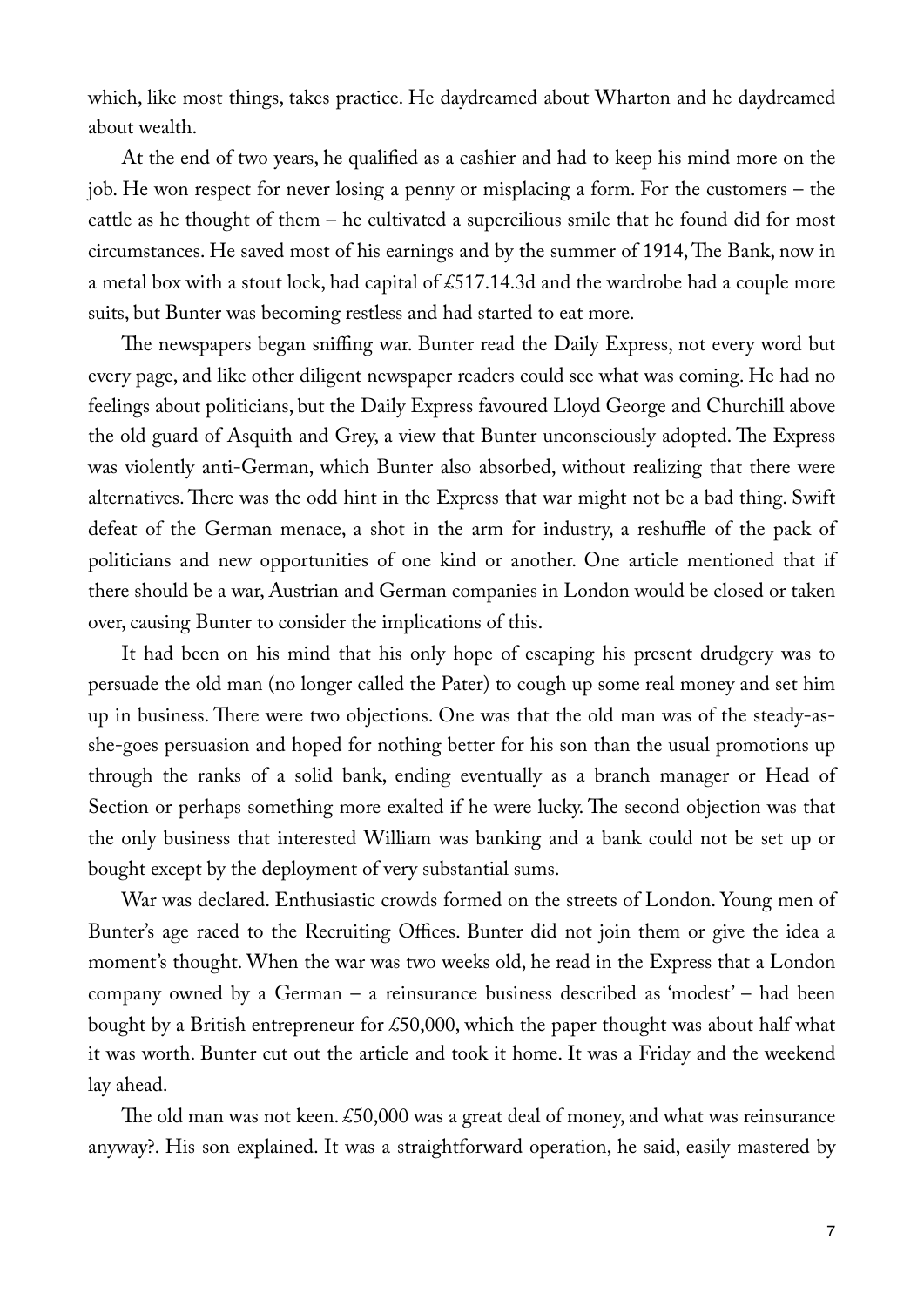someone with a head for figures. It required little initial capital. What exactly had been bought with the fifty thousand, the old man wanted to know.

'The name, the list of clients, the operating capital, the premises, furniture and equipment.'

'I am impressed by your enterprise, William, but even by selling all my stocks and mortgaging my property, I could barely raise half that sum.'

'We will need a partner then,' said Bunter leaving, with the instinct that at that moment he had what was not a 'no' and might be treated as a conditional 'yes'.

He spent the weekend in the library of the British Museum, consulting books and pamphlets on Insurance, Reinsurance, Company Purchase and Partnerships. There were not many but there were enough. He avoided seeing his father. On Monday morning he rang the Midland  $&$  Providential to say that he was sick. It was the first time in three years and no eyebrows were raised. He spent an hour with newspapers at the local library where he found several companies for sale at low prices. A few phone calls narrowed these down to two, both of which he visited. The first was hopeless, the second consisted of a small office in Acton, also selling reinsurance and manned only by a clerk who announced that the Austrian owner had departed leaving him to sell the business. The clerk was happy to be in charge, disturbed at the prospect of losing his job and clueless when it came to anything more complicated than his daily routine. Bunter examined the books, made calculations, asked questions that were mostly not answered, tried out the manager's chair, inspected the fixtures and fittings and went down the road to talk to a local property dealer to check the value of the premises. In the evening he avoided meeting his father and the following morning phoned in sick again.

The problem was the partner. He knew that his father would pronounce it impossible for one to be found. Bunter had no contacts, no friends to speak of and only one idea, an idea so bizarre that he nearly threw it out and decided to go back to M&P. Instead, he put on his best suit and travelled to Wimbledon to find Harry Wharton. He couldn't remember the address – perhaps he had never known it – but how many Whartons could there be in Wimbledon? The post office found four and one of these was the bullseye: Sir Evelyn Wharton. Yes, Sir Evelyn. It all came back.

He found Harry Wharton at home, tall, relaxed, confident and handsomer than ever. He was wearing slacks and a sport shirt and looked as if he had come in from the tennis court. He did not recognise the Fat Owl of the Remove and can hardly be blamed for that.

'I'm Bunter,' Bunter said.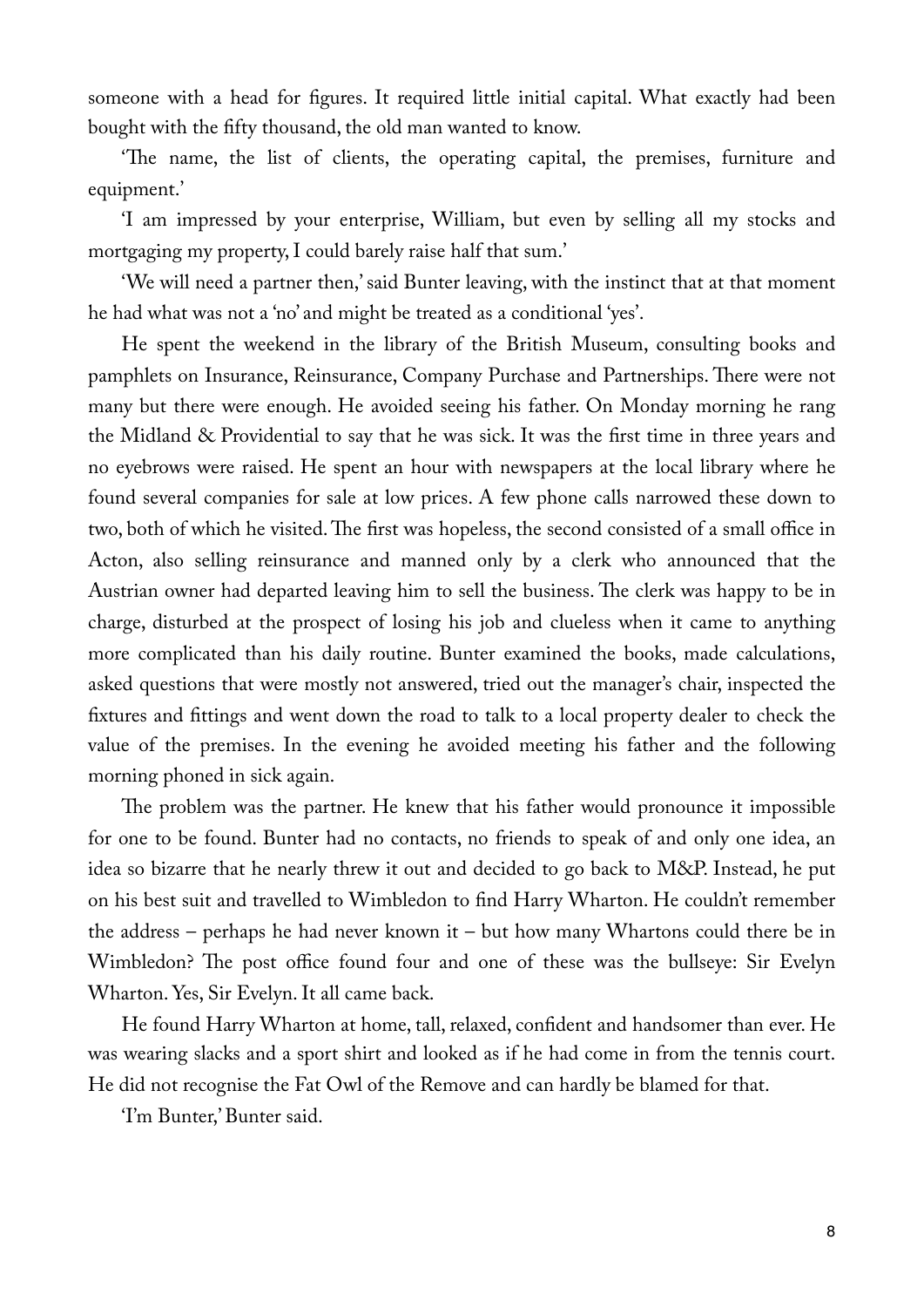'No you're not… My word, you are. What happened to you, Bunter? Are you the older brother? I didn't know there was one. Good lord, Bunter, you're a different man. Have you signed up? Everyone has. How did you find me? Why are you here?'

'Have you signed up, Wharton?'

'I've tried of course. They turned me down because of something that showed up in the medical. It's nothing of course. I expect my father put them up to it. He doesn't want me going off to the war. What about you? Eyesight, I suppose.'

Bunter nodded.

'Bad luck,' said Harry Wharton. 'Well, what are you doing with yourself? To what do I owe the pleasure of a visit from the new, lean and utterly different Billy Bunter?'

'William. It's William. I'm a banker.'

'My word, are you really? Another surprise. I thought you had trouble adding up.'

It was said in jest but Bunter appeared not to notice. 'I don't,' he said. 'I'm undermanager at the Midland and Providential. I'm about to buy a Reinsurance Company in Acton and I need a partner. Are you interested?'

'No, I'm not. I'll be at another recruiting office this week and if they turn me down too I'll try another one. But thanks for asking, old chap.'

That would have been the end of it, if Sir Evelyn hadn't arrived home, been introduced to William Bunter, banker, and heard the reason for his visit.

'This is very interesting, William. Harry, you should treat this offer with the seriousness it deserves.'

'I shall soon be in the army, Father.'

'Perhaps you will and perhaps you won't. This heart business will need to be looked at. It may take time. You can't just ignore the doctors, you know. Tell me more, William.'

Bunter had his chance to make what later became called a pitch. He managed very well, displaying his knowledge of banking and insurance without boasting, concisely summing up the potential of the Acton business and arguing that the asking price of  $\text{\pounds}50,000$  represented around 40 percent of the company's actual value.'

'I don't know anything about banking or insurance, Father,' Harry Wharton protested.

'You don't know much about anything but cricket and tennis, Harry.'

Bunter explained how he envisaged the division of labour. Harry would meet the customers, canvass for new business, receive visitors and so on while he, Bunter, took care of the sums, finances and ledgers.

'We would split the profits 50-50, Sir Evelyn. We'd need one accounts and telephone clerk and some new equipment, nothing expensive.'

'Why is this business so cheap? What's wrong with it?'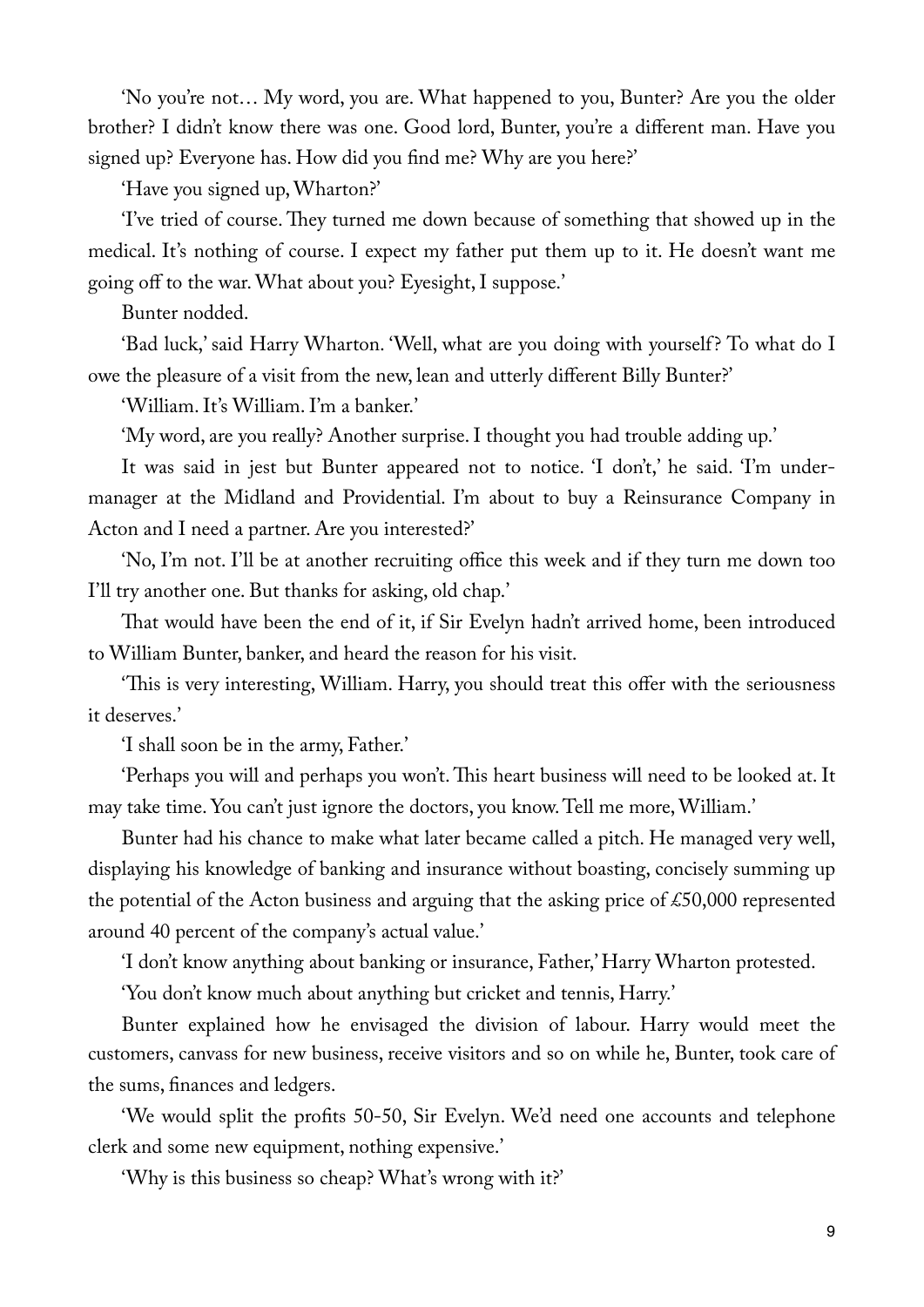Bunter explained.

'Everything above board, I suppose?' There seemed something vaguely unsportsmanlike about getting an Austrian's business on the cheap.

'My father will put up the money on our side. My father would not be involved in anything that was not above board.'

'Quite right. Of course. Harry, you should jump at it. Give you something to do apart from this infernal pit-pat with the girls on the tennis court. You can help get the business started while you're waiting for the army and if the army doesn't work, you've found yourself a proper start, boy.'

This was said with a certain sternness that had an immediate effect. Harry was confident, debonair and favoured by the Gods, but he knew who was the boss in his family and he knew the rules.

 By the time Bunter left, the matter was as good as settled. Harry saw him out and in the porch he prodded him in the chest. 'I shall be in the army in a couple of weeks, Billy Bunter,' he said, 'and then you'll be on your own with your little moneymaking scheme.'

'My name's William,' Bunter said.

The name of Sir Evelyn Wharton acted as a charm on Mr Bunter's sceptical ear. He moaned exchanging his solid investments for a precarious enterprise, but every now and then he murmured to himself the magic formula 'Sir Evelyn', as if it were Sir Evelyn Baring himself who would be his partner. At William's suggestion an offer of £42,000 was made for the premises, business, goodwill, stock and effects, the clerk made a telephone call to Vienna and a deal was done at £45,000.

'You will find twenty thousand, Father, and Sir Evelyn twenty-five, which is what he is expecting.'

This five thousand was Bunter's first unofficial commission. If questioned, he would have said that the price of the company did not include working capital, which was true. He would have argued that the extra five thousand paid in by Sir Evelyn was matched on their side by legal expenses, deed registration and his own professional expertise, including research and negotiation. Since none of these were billed, it would not have added up, legally speaking, but it might have been enough. As things turned out, the matter was never raised.

From the beginning, Harry took no interest in the business, never looked at the documents, sometimes came to the office for an hour or two and joined the army a month later. Sir Evelyn did not interfere, content for Mr Bunter to draw up the articles of partnership and whatever else was necessary. A few weeks after going to France, Harry Wharton was killed by an enemy shell. After the death of his son, Sir Evelyn withdrew from all engagements and by the time he emerged from his seclusion, the Bunter and Wharton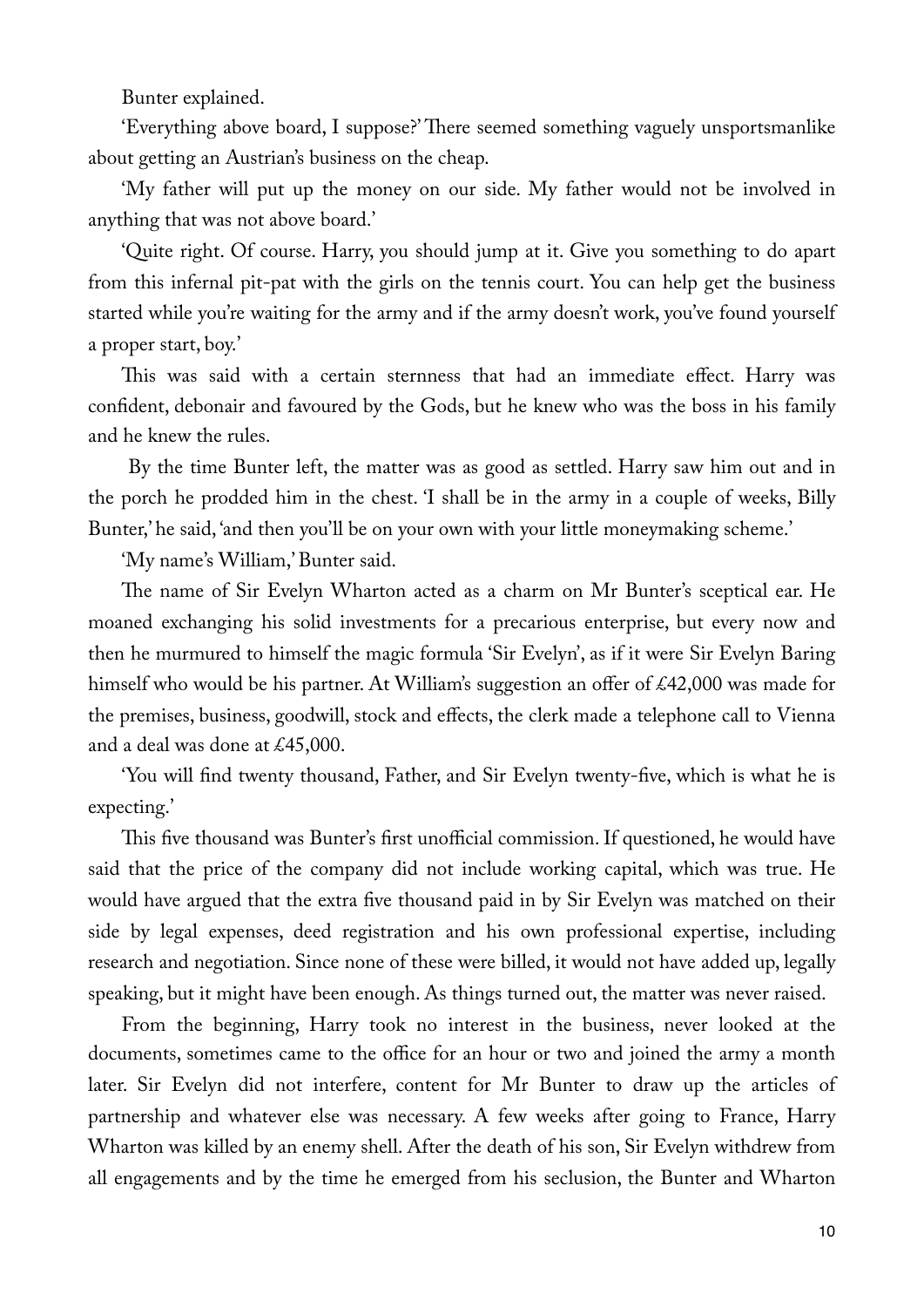Reinsurance Company was showing a healthy profit, half of which was promptly paid to Sir Evelyn Wharton's account.

When Bunter had managed to put together £25,000 he bought out the Wharton share, by which time Sir Evelyn had made money out of the business. They parted amicably and Bunter never forgot to send a bottle of champagne on Sir Evelyn's birthday. After Harry's death, he had replaced him in the office, daringly, with a woman. This person, Angelica, had been the cleverest as well as the prettiest of the female clerks at M&P. Bunter recruited her by offering her twice the money she was getting at the M&P, shorter hours and a more attractive title. From Junior Bank Clerk she became Deputy Manager of Personnel and Public Relations, which meant that she answered the phone, supervised the clerk, dealt with clients and ran the office. All of this she did with more enthusiasm and aplomb than Harry ever could have done, at a fraction of the price.

Later, Bunter bought out his own father. By this time, Bunter's Bank, as it was now called was making loans, investing in steel, rubber and silk, and advising well-heeled persons on their financial affairs. The staff grew from three to six to twenty. Bunter employed a General Manager, re-named and re-financed the company and pursued his original ambition to own a proper commercial bank by buying out an existing bank and endowing it with his name. By the end of the war, William Bunter had made his first million.

It was not hard work and long hours that was behind Bunter's success. After the first year or so of Bunter and Wharton, he made it a point not to take office work home in the evenings or at the weekends. He read newspapers and books and kept tropical fish, spending many hours watching the little creatures glide and dart. It was a large seawater tank with healthy plantlife, glass kept clean and water oxygenated. It contained fish rarely seen outside their native waters in Indonesia or the Great Barrier Reef. From time to time he would put in an aggressive flesheater and watch to see what else survived. Sometimes not much did. He would take out the flesheater, sell it and start again, which he enjoyed. Later he had a tank for flesheaters only, where some memorable battles took place under his watchful eye.

No, he was not an inveterate worker. As he grew richer, he worked less, knowing by then the crucial stages of a deal or development which he must personally oversee. But he remained single-minded about his original ambition, to make money. He continued to live at home (not such a strange thing in those days), did not drink and had no interest in women, except as creatures to be observed. He liked women who were quiet and efficient and unafraid and avoided the chattering, flattering ones, some of whom made a play for him on account of his riches. To one of these, a Mrs Cockpurse, he gave five hundred pounds on condition that she never bother him again. He had his second million by then and the sum was trifling to him. He likened it to the shilling he once spent on two cream slices.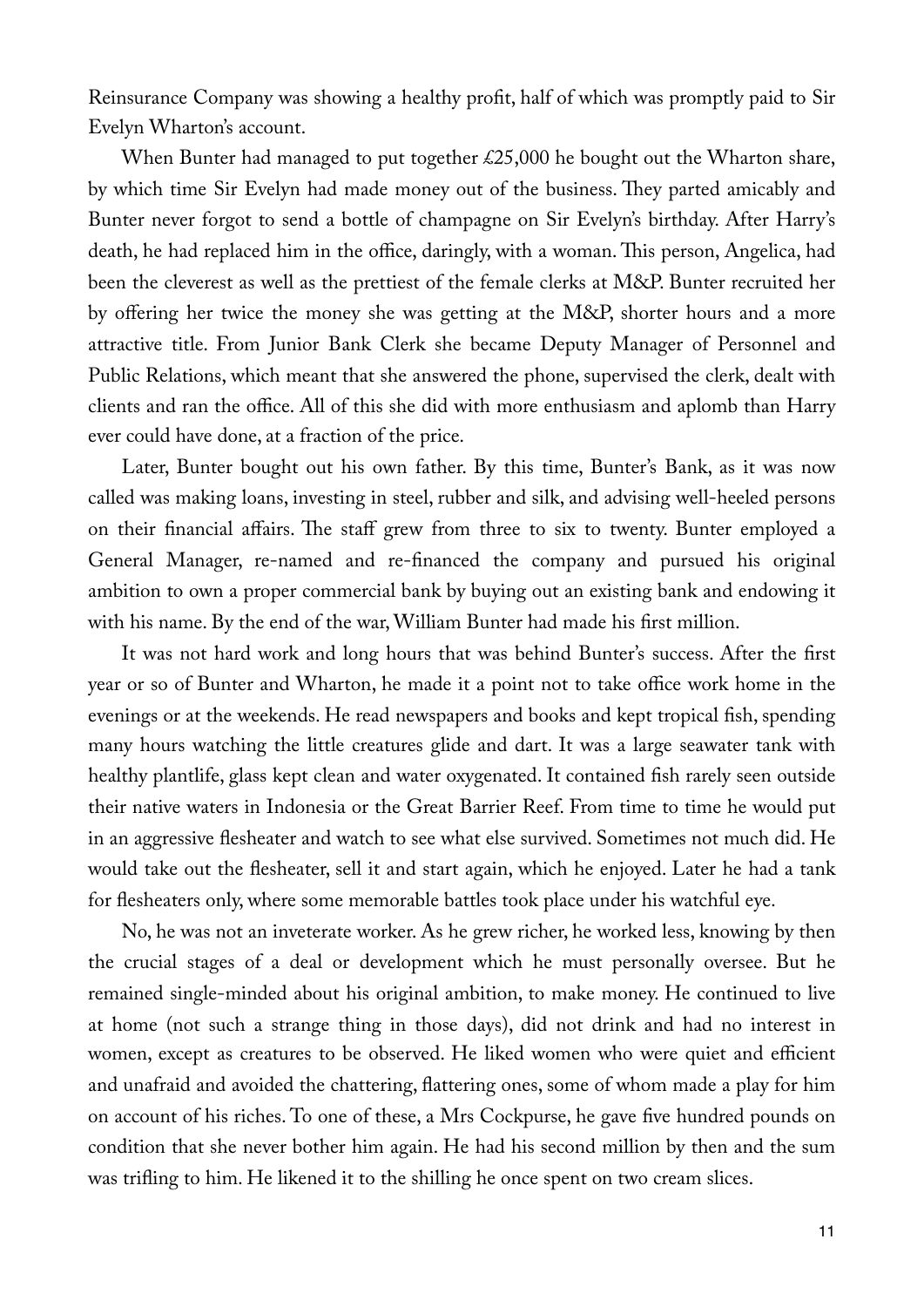He continued to take an interest in the theory and practice of banking and much of his reading was devoted to that. He also interested himself in the economics of government. His political views did not change. He disliked the Germans, ignored the French and felt a certain sympathy with the Russians. Russia held some romantic or mythical appeal for him and he thought the Russians had shot themselves in the foot with their revolution. He had no objection to socialism but for the fact that socialists made it difficult for people to make real money and societies where nobody made real money ended up poor.

In British politics, he faithfully followed Churchill, whom he considered a natural outcast, like himself. When Churchill switched back to the Conservative Party in 1925, Bunter voted Tory for the first time. Then Churchill was appointed Chancellor of the Exchequer and returned Britain to the Gold Standard.

The return to the Gold Standard was little understood at the time and is little understood today. Yes, it fixed the currency exchange rates to the value of gold, but the significance of this eludes most of us and eluded even Churchill at the time. He admitted that he was no economist, consulted the experts at the Treasury and did as they suggested, which sounds eminently sensible for an inexperienced Chancellor. But what the Treasury experts said disagreed fundamentally with the doctrines of John Maynard Keynes.

Keynes was the only economist of the twentieth century whose name everyone knows. He was at the Peace of Versailles and wrote a book about it called The Economic Consequences of the Peace. He strongly opposed Churchill over the Gold Standard and wrote a book about that, called The Economic Consequences of Mr Churchill. William Bunter read both. He understood the essence of the Keynes creed to be that in times of economic difficulty – falling production, rising unemployment, multiplying bankruptcies, labour unrest – the government should spend their way out of trouble. They should create employment, build roads, electrify rural areas – it didn't matter too much what because the point was to get people back to work, instil confidence, create business opportunities, right the ship and pay the price. The price was inflation. How could the government of a depressed economy pay for large increases in public expenditure? By printing money.

The treasury experts did not at all like this. Their watchword was and had always been, sound financial management, in other words balancing the books. Their creed was: collect taxes and spend what's in the kitty. Do not – it was a favourite motto – mortgage the future by increasing the public debt.

Almost immediately after the return to the Gold Standard, the British economy headed downwards. Factories closed, the mines were on the point of collapse, unemployment increased, workers protested. In 1926 came the General Strike, which stopped the country in its tracks and frightened the hell out of Liberals and Conservative alike.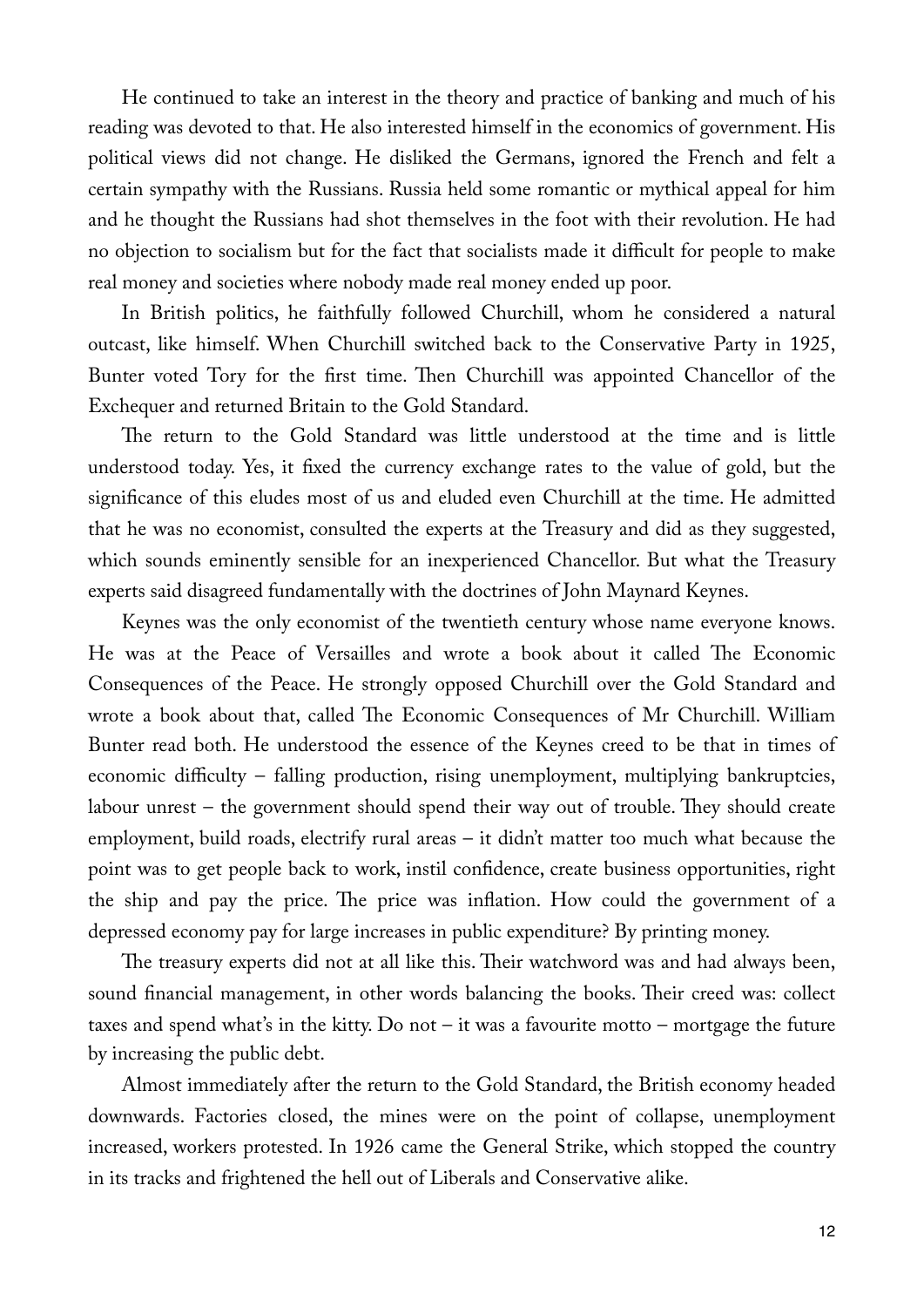Bunter saw his profits begin to fall away. What had seemed easy during and after the war began to seem very difficult. He cut his workforce by a third and reduced his liabilities. Deposits in the Bunter Bank shrank. Commodity prices fell. The return on investments dwindled. Bunter began to have doubts about Churchill and went back to his books.

What the Gold Standard meant was that the currency rates were tied to the value of something not subject to the usual ups-and-downs of the market. When times were hard, people bought gold, causing it to maintaining its value. When the good times came back and commodity prices started to rise, people sold their gold and put their money into something else. Thus gold was immunised from the general movement of markets. So too were the currency rates. This in turn meant that currencies were overvalued in hard times and undervalued when the economy boomed. To a banker, this seemed perverse and wrong and most of the bankers, sooner or later, became Keynesians. Bunter was one of them.

Some argued that the rise of Keynesian economics saved the US from the Depression, obviated repeated slumps, kept unemployment at reasonable levels and so on. But … there were buts. Inflation became endemic in many economies, including the British. The rise in Public Debt in major economies did indeed mortgage the future. There would be, argued the pessimists, a price to pay in the end. When debt reached a point where there was no hope of it ever being repaid, lenders would lend no more, creditors would call in their debt, governments would default and countries would go bankrupt.

What Keynes did in effect, was to create the credit mentality. Keep buying and if the money runs out borrow more, and if the lenders want repayment, borrow from elsewhere. If you're a government, print money.

In the mid-twenties, Bunter was an economist of a rare breed. He had never been near a university and would not have dreamed of doing so. He had no intention of writing articles, let alone books. Yet he had read a great deal and absorbed more than most. He had made two millions and knew about Stock Exchanges, money markets and commodity markets from practical experience, as well as mergers and hedge funds. Yes, there were hedge funds in the Twenties only not under that name. Bunter managed one.

He saw that Keynes was right if you were a banker or a venture capitalist or one of the ten or twenty percent of workers liable to lose their jobs in a slump. He saw that Churchill and the Treasury Experts were right if you valued long-term financial stability, thrift and prudence in the average citizen and caution when paying on what in the 1950s was called the never-never, and is now called the credit card.

Reluctantly, for he still admired him, Bunter abandoned Churchill, abandoned the concept of balancing your books and eagerly embraced the culture of credit, which was a banker's dream. His first move, in 1926, was to cut lending rates at the Bunter Bank. His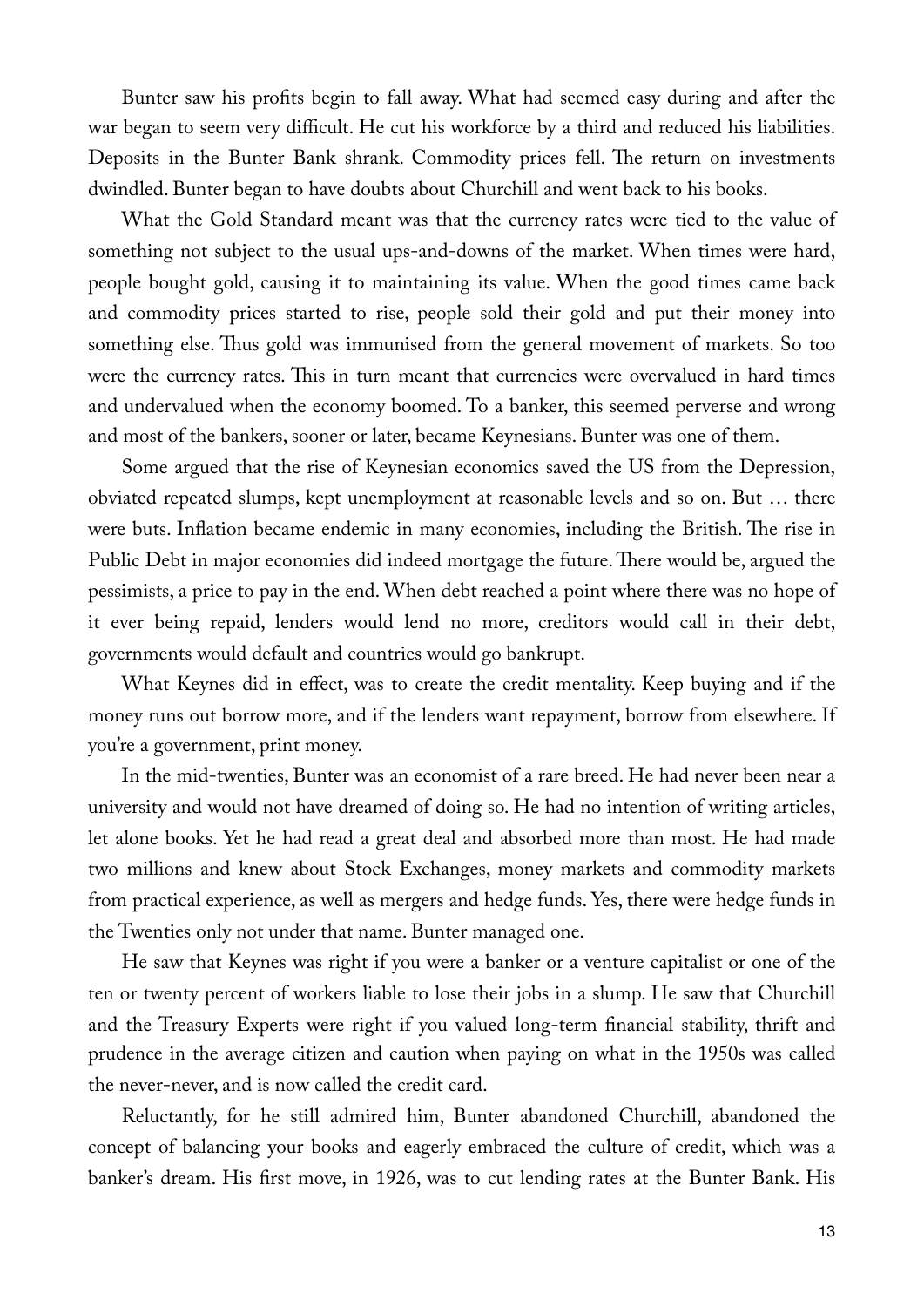next was to employ full-time credit salesmen to peddle loans from town to town and house to house. These attractive loans, on easy terms, easily found takers. Collateral for the loans was generally the family home, but this was not emphasised in the loan documents. It was often scarcely mentioned. 'But you did agree to it, Mrs A. We talked of it, Mr Brodie. Yes, Mr C, it is clearly stated in our agreement, here in the small print.' Loans went out and if they were not repaid, houses came in. Bunter became a major owner of house property in the London area. If he could afford to, he kept the forfeited house until prices went up, if not he sold it for what he could get, which was invariably more than the unpaid loan. William Bunter became a loan shark, an aggressive flesheating creature in a tank of weedsuckers.

He observed the plight of householders thrown out by bailiffs and he did not cry for them. He had spent too many years as the Fat Owl, the butt of cruel jokes, the target of harsh words. Once he was with the bailiffs at a house repossession and the man of the house, an ample person, fell and wept on his shoulder, repeating 'But what shall we do, what shall we do?

'Get thin', Bunter said. 'Cut out all luxuries, expect little, focus your mind and do not deviate from your purpose.' It must have sounded like a foreign language or a speech escaped from the self-help lecture hall.

Thanks to the cheap loans, William Bunter's business began to expand again. To protect himself from future downturns, he diversified his business, reducing his dependence on standard bank operations in favour of property speculation (of which he now knew a great deal), and what is now called the futures market, or gambling on the movements of commodity prices. (There was a futures market too in the Twenties. The Twenties, as we recall, was the decade when money was discovered).

By 1929, Bunter had his third million and there were not many richer men in England. He was confident again, riding the crest of a wave. The opportunities seemed endless. He acquired crippled firms on the cheap, sold what was worth selling, demolished the old plant and sold off the property for building or development. When a firm is crippled, it becomes unable even to calculate the value of its own assets, like a very old man starving in his own house.

In the summer of 1929, there was a big London retail company, with a name widely known, being run by a man incapable of managing a stall on the beach. The profits disappeared, the machinery was run down, the order book empty, the managers had their hands in the tills, everything that could be wrong was wrong. What it had was a name. It possessed property in rich places, its owners had parleyed with kings and princes. It was to be the jewel in Bunter's crown. But he could not afford it. When it knew itself bankrupt, it